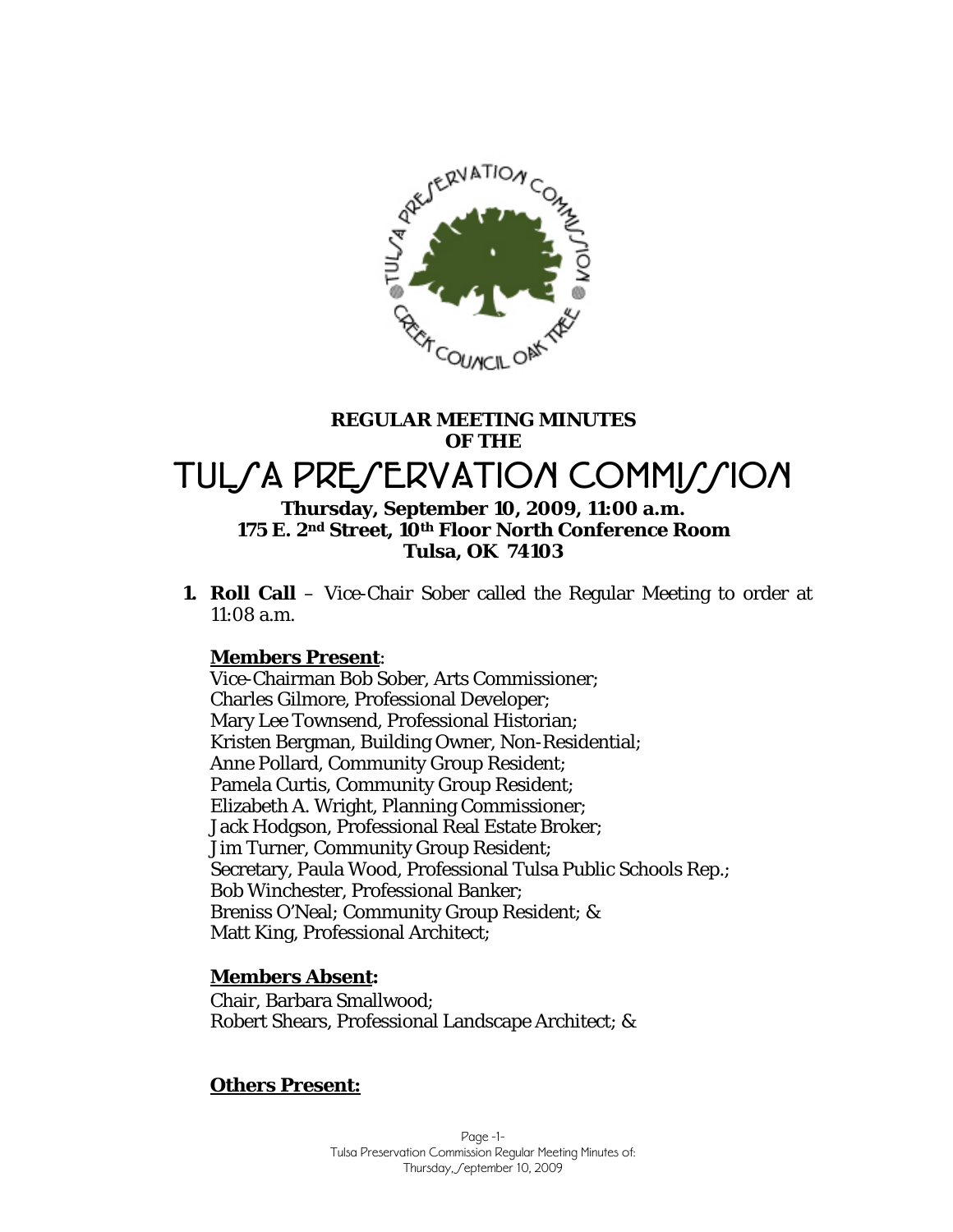Patrick Boulden, Fannie Warrior, Amanda DeCort, Ed Sharrer, Susan McKee, Guy & Stephanie deVerges, Martin Newman and Bob LaBass.

## **2. Approval of Minutes of Previous Meeting of Regular Meeting Minutes for August 13, 2009;**

Vice-Chair Sober asked if anyone would like to make a motion to approve the Regular Meeting Minutes for August 13, 2009.

Commissioner Wright made a motion to *Approve* the Regular Meeting Minutes for August 13, 2009 as presented. Commissioner Townsend seconded.

Vice-Chair Sober asked for roll call to be announced.

## **By a show of hands, all "In Favor" of the motion to**  *Approve the August 13, 2009 Regular Meeting Minutes***:**

- (1) Vice-Chair Sober;
- (2) Secretary Wood;
- (3) Breniss O'Neal;
- (4) Charles Gilmore;
- (5) Jack Hodgson;
- (6) Mary Lee Townsend;
- (7) Jim Turner;
- (8) Kristen Bergman;
- (9) Elizabeth Wright;
- (10) Bob Winchester;
- (11) Matt King; &
- (12) Pamela Curtis;

## **All Opposed:**

None.

 **All Abstaining:** None.

## **All not present during this vote:**

(13) Anne Pollard;

The motion was *Approved Unanimously* by members present and voting.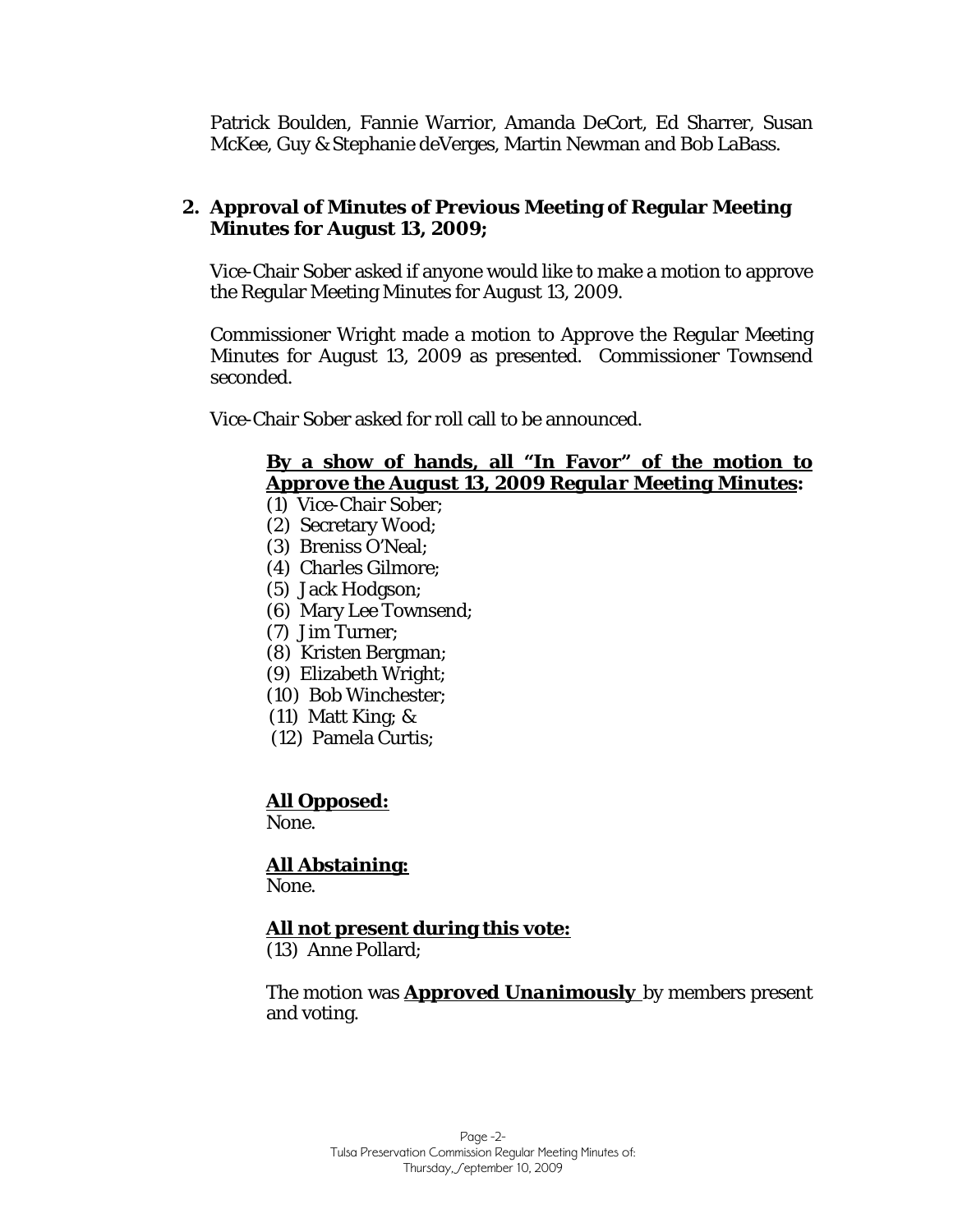## **3. A. Historic Preservation Committee**

## **1. Announcement of Conflict of Interest** *Action Needed*

Vice-Chair Sober asked the Commission if anyone had a conflict of interest with the Certificate of Appropriateness (COA) requests that have been brought before the Commission today. No one responded to having a conflict of interest with any of the proposals.

## **ii. Applications for Certificate of Appropriateness**  *Vote Needed*

Vice-Chair Sober moved to Agenda Item 3. A. ii., COA Applicant #3 for Guy & Stephanie deVerges at 1635 E. 17th Place because neither COA Applicants #1 or #2 were present at the meeting.

## **3. 1635 E. 17th Place** (Swan Lake)

Applicant: Guy & Stephanie de Verges Request:

> **I.** Replace existing composite asphalt shingled roof with standing seam metal roof;

COA Subcommittee Complete Application Date: 09-08-2009 *PROPOSAL DENIED (PART I OF III PARTS)* 

Mr. Sharrer presented Part I of III Parts of Guy & Stephanie deVerges' Certificate of Appropriateness application to the Commission for a final review. Mr. Sharrer stated that the deVerges' plan to replace the existing composite asphalt shingled roof with a standing seam metal roof.

Photographs and drawings were available for review and a slide presentation was shown of the structure in the Swan Lake Historic District.

Mr. Sharrer read the guidelines for Part I of the deVerges' proposal under *Rehabilitation* for this district.

Guy & Stephanie deVerges were present at the meeting. Ms. deVerges addressed the Board stating that she would like to replace the roof with the standing seam metal roofing because it's more historical.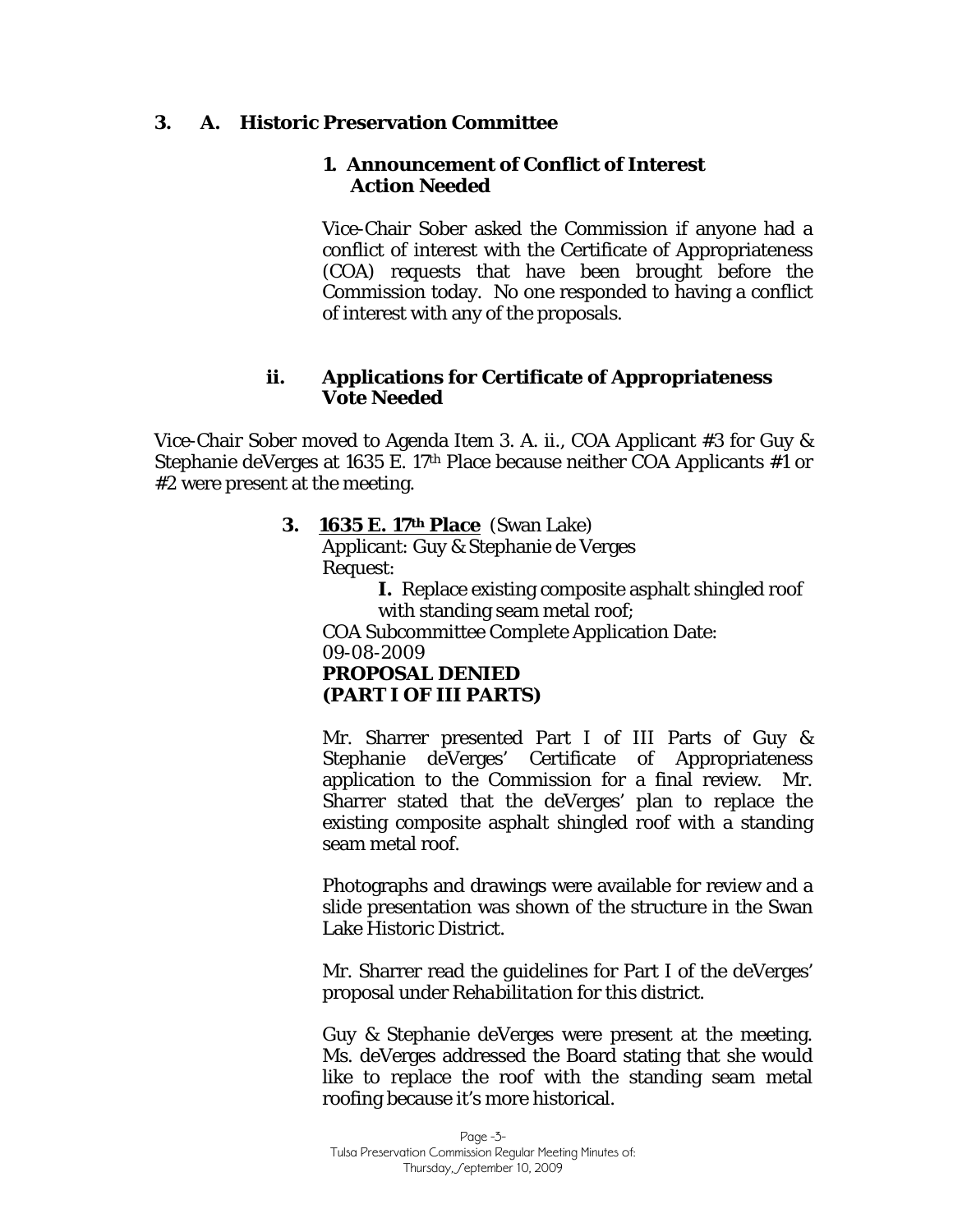A number of board members did not believe that the standing seam metal roof was appropriate for the deVerges' home because such roofs were not historically common in Tulsa. Based on the Swan Lake guidelines, the standing seam metal roof did not meet the guidelines of having its original shape, pattern, texture and directional orientation of the existing roof to allow for replacement.

Vice-Chair Sober gave the report of the recommendation from the COA Subcommittee on Part I of the deVerges' application.

Vice-Chair Sober stated that the COA Subcommittee considered Part I of the deVerges' application to be complete at the September 8, 2009 meeting. He stated that the COA Subcommittee recommended by a unanimous vote to *Approve Part I of the deVerges'* proposal based on the appropriate design guidelines. Commissioner Wright stated that she would like to make a motion to approve Part I of the deVerges' application with no conditions. The motion was seconded by Commissioner King.

The motion to *Approve Part I* of this application, *Failed.* 

Another motion was made by Commissioner Wright to *Deny Part I* of this application. The motion was 2<sup>nd</sup> by Commissioner King.

After a hand count, the motion passed by a majority vote to *Deny Part I* of the deVerges' application by members present and voting.

*The Tulsa Preservation Commission Denied Part I of III Parts of Guy & Stephanie deVerges' proposal based on guidelines under Section VIIIA, Roofs, A.1.3.1, A.1.3.2 & A.1.3.3; for Rehabilitation of Existing Buildings for the Swan Lake District.* 

 **3. 1635 E. 17th Place** (Swan Lake) Applicant: Guy & Stephanie de Verges Request: **II.** Remove existing wood window on second story

of west elevation, enlarge opening, install 15-light French door;

COA Subcommittee Complete Application Date:

Page -4-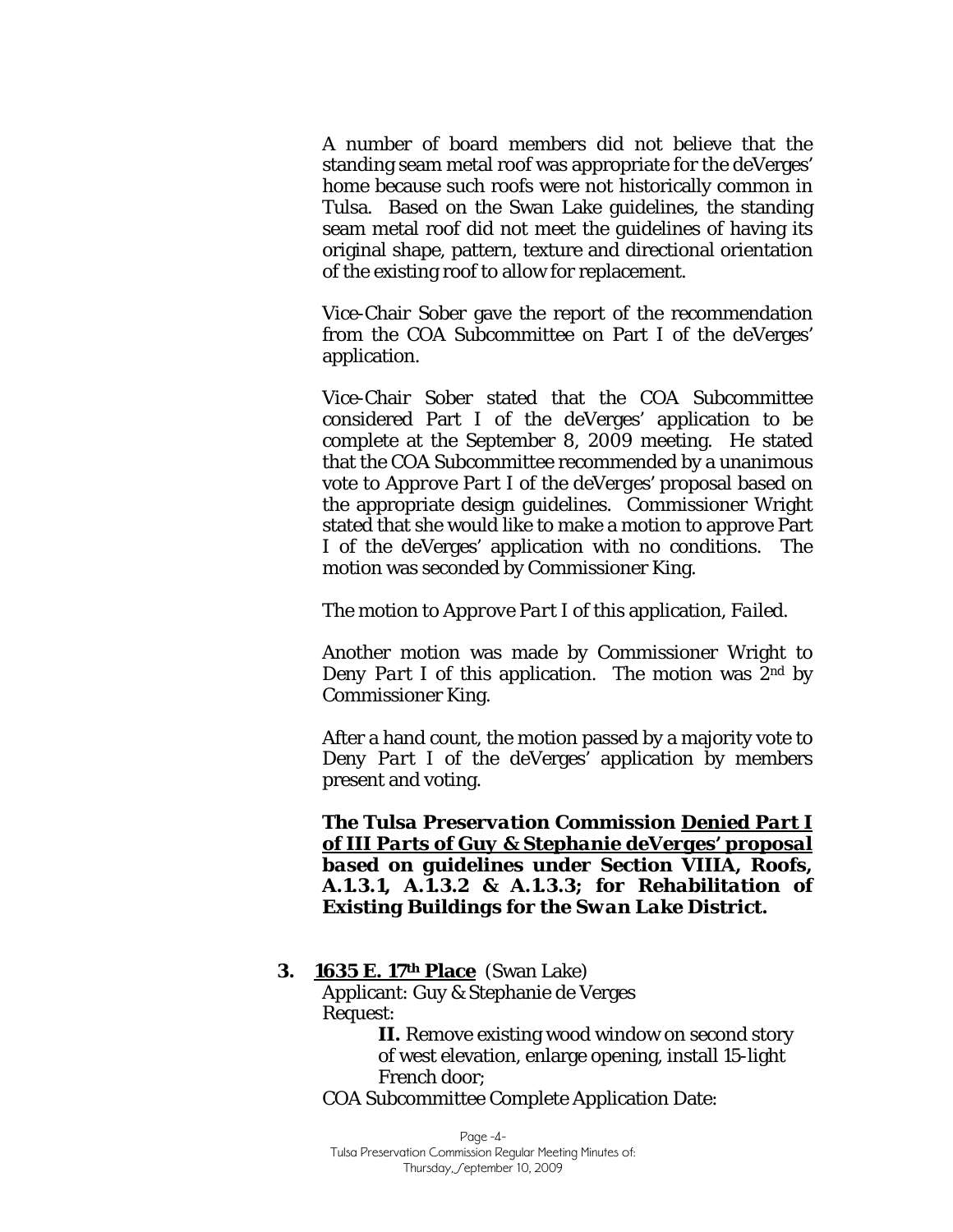### 09-08-2009 *APPROVED with No Conditions (PART II OF III PARTS)*

Mr. Sharrer presented Part II of III Parts of Guy & Stephanie deVerges' Certificate of Appropriateness application to the Commission for a final review. Mr. Sharrer stated that the deVerges' plan to remove the existing wood window on the second story of the west elevation, enlarge the opening; and install a 15-light French door.

Photographs and drawings were available for review and a slide presentation was shown of the structure in the Swan Lake Historic District.

Mr. Sharrer read the guidelines for Part II of the deVerges' proposal under *Rehabilitation* for this district.

Vice-Chair Sober gave the report of the recommendation from the COA Subcommittee on Part II of the deVerges' application.

Vice-Chair Sober stated that the COA Subcommittee considered Part II of the deVerges' application to be complete at the September 8, 2009 meeting. He stated that the COA Subcommittee recommended by a unanimous vote to *Approve Part II of the deVerges'* proposal based on the appropriate design guidelines. Commissioner Wright stated that she would like to make a motion to approve Part II of the deVerges' application with no conditions.

The motion was seconded by Commissioner King for *Approval of Part II* of this application.

After further review of the application, Vice-Chair Sober asked for roll call to be announced.

## **By a show of hands, all "In Favor" of the motion to**  *Approve Part II of III Parts* **of Guy & Stephanie deVerges' application with no conditions:**

- (1) Vice-Chair Sober;
- (2) Secretary Wood;
- (3) Breniss O'Neal;
- (4) Jack Hodgson;

Page -5-

Tulsa Preservation Commission Regular Meeting Minutes of: Thursday, Ceptember 10, 2009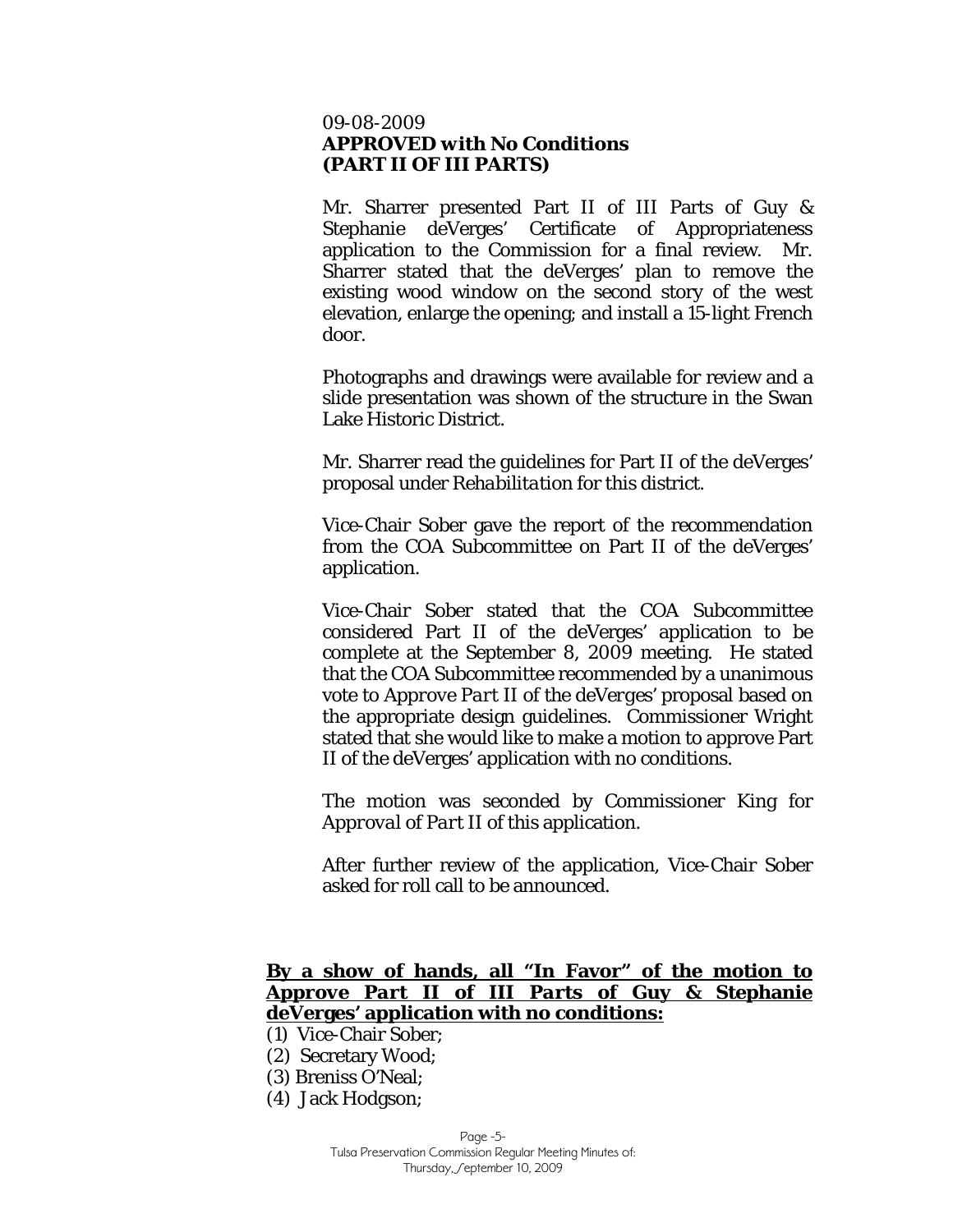- (5) Mary Lee Townsend;
- (6) Anne Pollard;
- (7) Kristen Bergman;
- (8) Elizabeth Wright;
- (9) Bob Winchester;
- (10) Matt King; &
- (11) Pamela Curtis;

### **All Opposed:**

- (12) Charles Gilmore; &
- (13) Jim Turner

### **All Abstaining:**

None.

## **All not present during this vote:**

None.

The motion was *Approved by Majority* by members present and voting.

*The Tulsa Preservation Commission Approved Part II of III Parts of Guy & Stephanie deVerges' proposal based on guidelines under Section VIIIA, General Requirements, A.1.0.1; Windows and Doors, A.1.2.2 & A.1.2.5 for Rehabilitation of Existing Buildings for the Swan Lake District.* 

 **3. 1635 E. 17th Place** (Swan Lake) Applicant: Guy & Stephanie deVerges Request: **III.** Install 42" tall metal railing around perimeter of roof deck on west elevation. COA Subcommittee Complete Application Date: 09-08-2009 *APPROVED with Conditions (PART III OF III PARTS)* 

Mr. Sharrer presented Part III of III Parts of Guy & Stephanie deVerges' Certificate of Appropriateness application to the Commission for a final review. Mr. Sharrer stated that the deVerges' plan to install a 42" tall metal railing around the perimeter of the roof deck on the west elevation of the structure.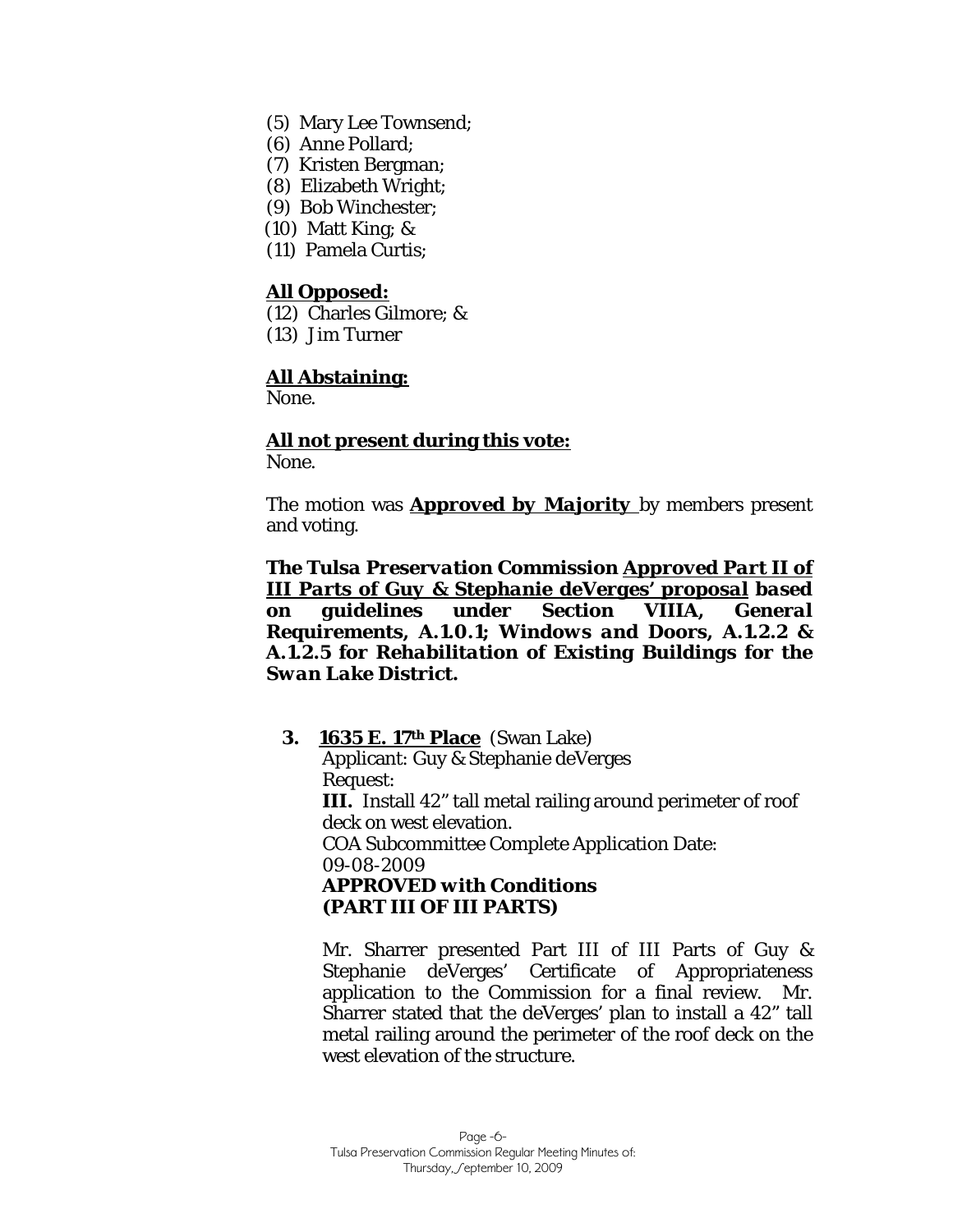Photographs and drawings were available for review and a slide presentation was shown of the structure in the Swan Lake Historic District.

Mr. Sharrer read the guidelines for Part III of the deVerges' proposal under *Rehabilitation* for this district.

Vice-Chair Sober gave the report of the recommendation from the COA Subcommittee on Part III of the deVerges' application.

Vice-Chair Sober stated that the COA Subcommittee considered Part III of the deVerges' application to be complete at the September 8, 2009 meeting. He stated that the COA Subcommittee recommended by a unanimous vote to *Approve Part III of the deVerges'* proposal based on the appropriate design guidelines. Commissioner Wright stated that she would like to make a motion to approve Part III of the deVerges' application with the condition that:

• The railing will not exceed 42"

The motion was seconded by Commissioner King.

After a hand count, the motion passed by a majority vote to *Approve Part III* of the deVerges' application with a condition by members present and voting.

*The Tulsa Preservation Commission Approve Part III of III Parts of Guy & Stephanie deVerges' proposal*U *based on guidelines under Section VIIIA, General Requirements, A.1.0.1; & Porches, Decks and Patios, A.1.4.1 for Rehabilitation of Existing Buildings for the Swan Lake District.* 

**4. 1719 E. 16th Street** (Yorktown) Applicant: Chris Bumgarner Request: Demolition of house on lot. COA Subcommittee Complete Application Date: 09-08-2009 *PROPOSAL DENIED* 

> Mr. Sharrer presented Chris Bumgarner's Certificate of Appropriateness application to the Commission for a final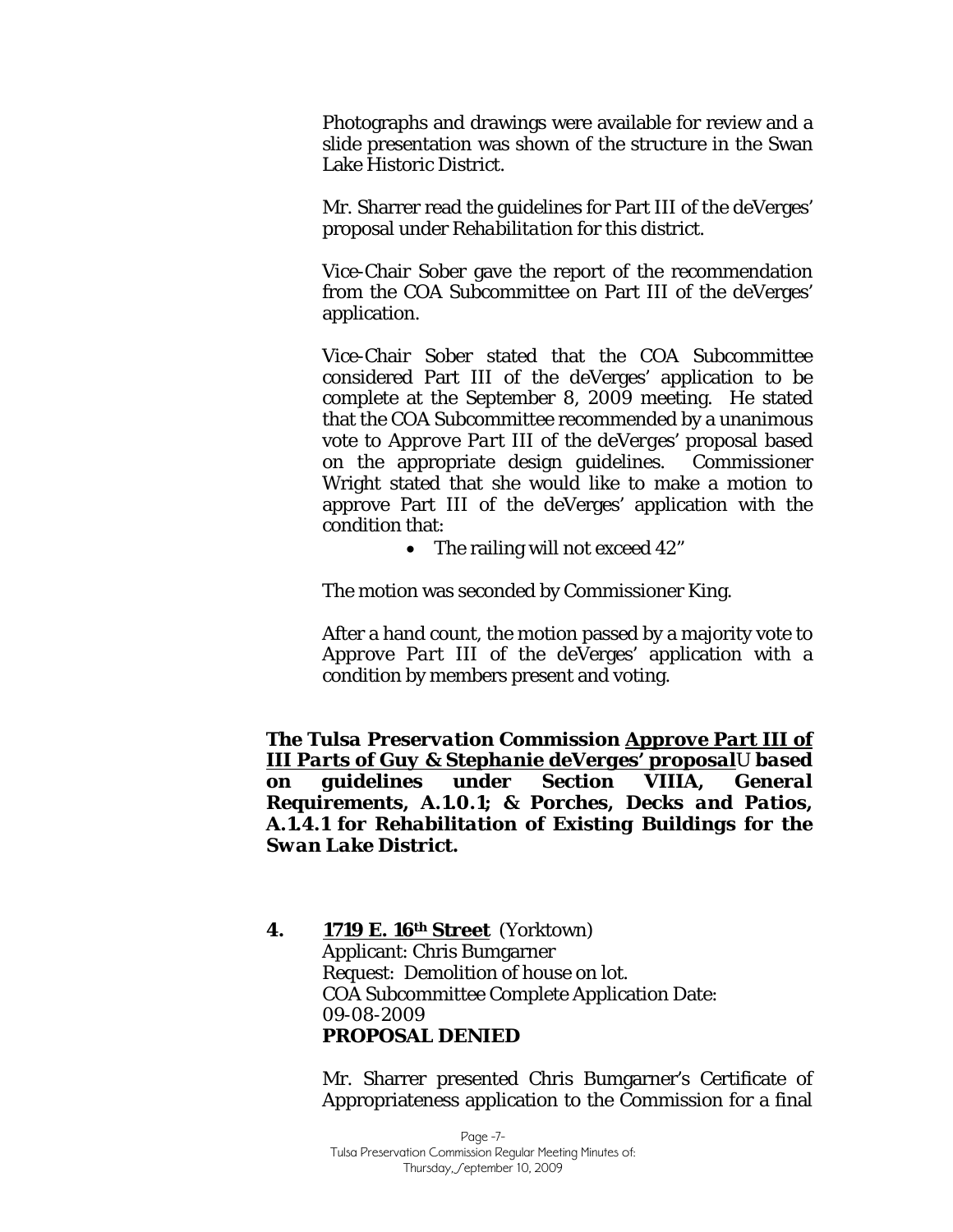review. Mr. Sharrer stated that Mr. Bumgarner plans to demolish the home at 1719 E. 16<sup>th</sup> Street because it was no longer a leasable property.

Photographs and drawings were available for review and a slide presentation was shown of the structure in the Yorktown Historic District.

Mr. Sharrer read the guidelines for Mr. Bumgarner's proposal under *Demolition* for this district.

Mr. Bumgarner was unable to attend the meeting.

Yorktown Neighborhood Association member, Susan McKee stated that she would not like to see the house demolished; and believes that the structure could be rehabilitated.

Yorktown neighborhood resident, Guy deVerges added that when a house is demolished that there's a much greater environmental impact than many people are aware of.

Vice-Chair Sober gave the report of the recommendation from the COA Subcommittee on Mr. Bumgarner's application.

Vice-Chair Sober stated that the COA Subcommittee considered Mr. Bumgarner's application to be complete at the September 8, 2009 meeting. He stated that the COA Subcommittee recommended by a unanimous vote to *Deny*  Mr. Bumgarner's proposal based on the appropriate guidelines. Vice-Chair Sober made a motion to Deny Mr. Bumgarner's application. The motion was seconded by Commissioner O'Neal.

After further review of the application, Vice-Chair Sober asked for roll call to be announced.

## **By a show of hands, all "In Favor" of the motion to** *Deny*  **Chris Bumgarner's application:**

- (1) Vice-Chair Sober;
- (2) Secretary Wood;
- (3) Breniss O'Neal;
- (4) Jack Hodgson;
- (5) Mary Lee Townsend;

Page -8-

Tulsa Preservation Commission Regular Meeting Minutes of: Thursday, Ceptember 10, 2009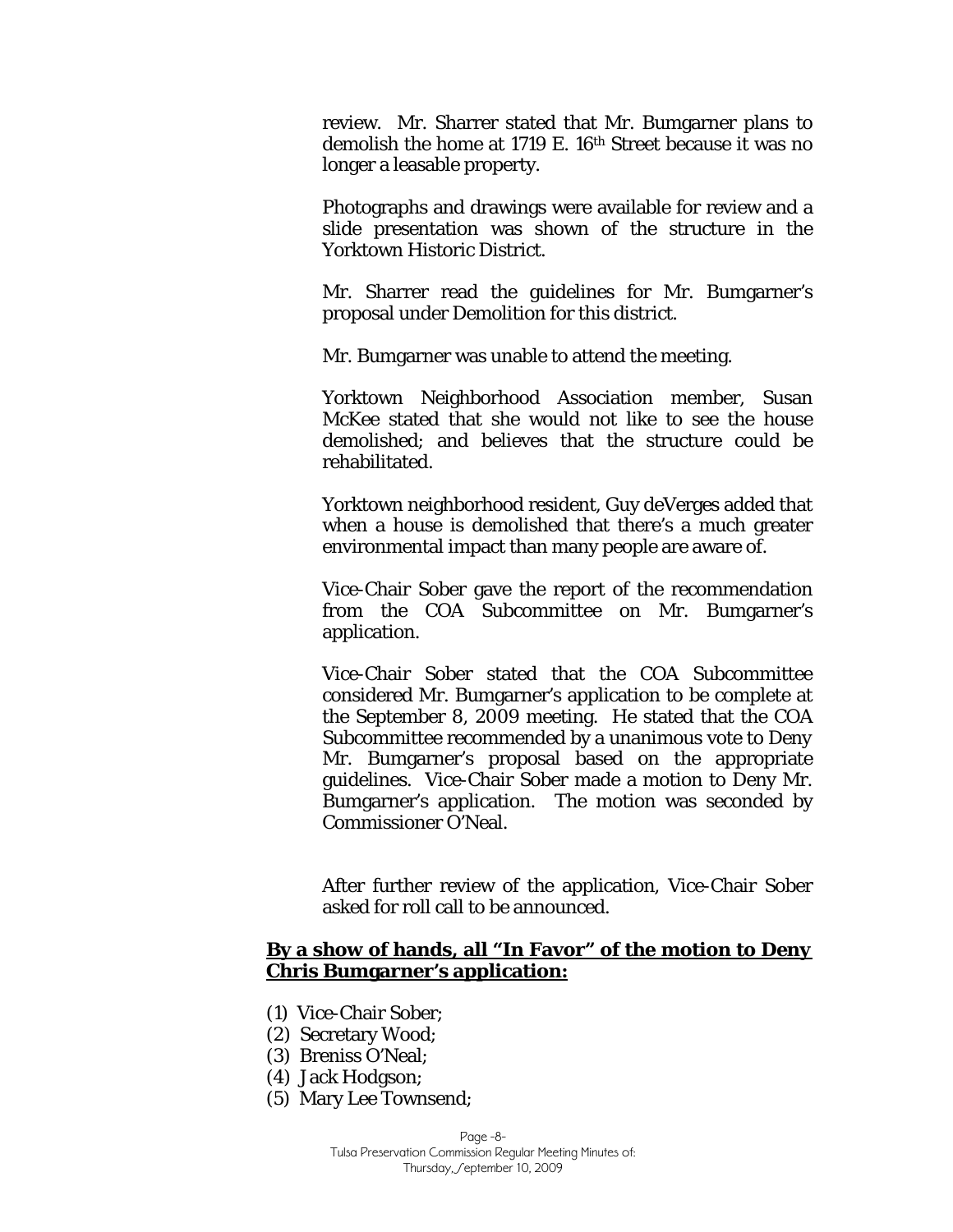- (6) Jim Turner;
- (7) Kristen Bergman;
- (8) Elizabeth Wright;
- (9) Bob Winchester;
- (10) Matt King;
- (11) Pamela Curtis;
- (12) Charles Gilmore; &
- (13) Anne Pollard

#### **All Opposed:**

None<sup>-</sup>

#### **All Abstaining:**

None.

## **All not present during this vote:**

None.

The motion was *Denied Unanimously* by members present and voting.

*The Tulsa Preservation Commission Denied Chris Bumgarner's proposal based on guidelines under Section IXF, General Requirements, F.1.0.1, F.1.0.2 & F.1.0.3 for Demolition of Residential Structures for the Yorktown District.* 

Vice-Chair Sober moved to Agenda Item 1. A. ii., COA Applicant #1 for Tameco Gaines at 905 N. Cheyenne Avenue in Brady Heights.

> **1. 905 N. Cheyenne Avenue** (Brady Heights) Applicant: Tameco Gaines Request: Install 4' tall ornamental metal fence in front yard. COA Subcommittee Complete Application Date: 09-08-2009 **DENIED**

Mr. Sharrer presented Tameco Gaines' Certificate of Appropriateness application to the Commission for a final review. Mr. Sharrer stated that Ms. Gaines plans to install a 4' tall ornamental metal fence in the front yard of the structure. She has a small child and would like to install the fence for safety issues.

Photographs and drawings were available for review and a slide presentation was shown of the structure in the Brady Heights Historic District.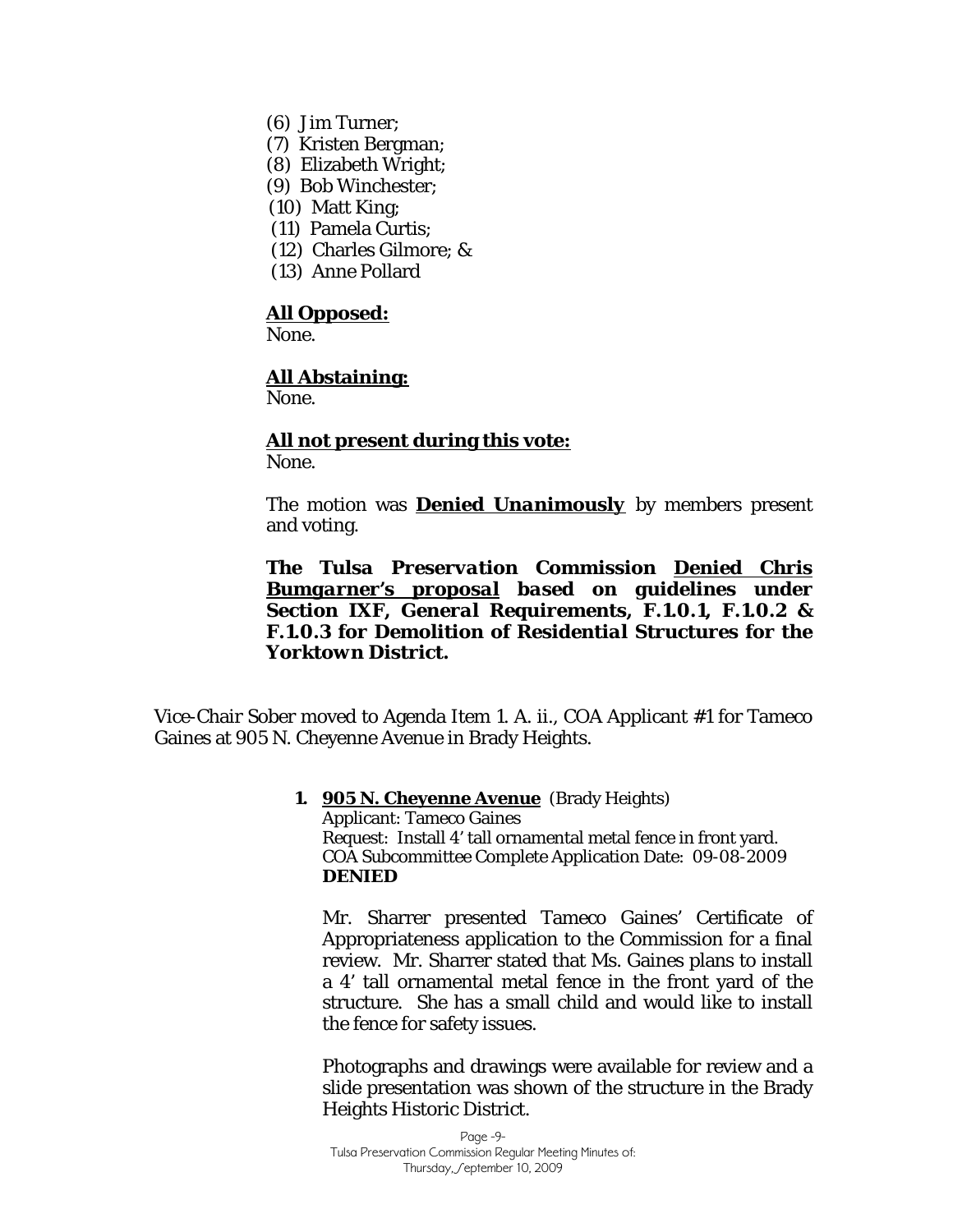Mr. Sharrer read the guidelines for Ms. Gaines' proposal under *New Construction* for this district.

Ms. Gaines was unable to attend the meeting.

The Commission believes that the 4' fence is too high in relationship to the house; and that the fence would be out of scale and proportion. It believes that a 3' fence is the standard height in the block of this neighborhood.

Vice-Chair Sober gave the report of the recommendation from the COA Subcommittee on Ms. Gaines' application.

Vice-Chair Sober stated that the COA Subcommittee considered Ms. Gaines' application to be complete at the September 8, 2009 meeting. He stated that the COA Subcommittee recommended by a unanimous vote to *Deny*  Ms. Gaines' proposal based on the appropriate design guidelines. Vice-Chair Sober made a motion to Deny Ms. Gaines' application. The motion was seconded by Commissioner King.

After further review of the application, Vice-Chair Sober asked for roll call to be announced.

## **By a show of hands, all "In Favor" of the motion to** *Deny*  **Tameco Gaines' application:**

- (1) Vice-Chair Sober;
- (2) Secretary Wood;
- (3) Breniss O'Neal;
- (4) Jack Hodgson;
- (5) Mary Lee Townsend;
- (6) Jim Turner;
- (7) Kristen Bergman;
- (8) Elizabeth Wright;
- (9) Bob Winchester;
- (10) Matt King;
- (11) Pamela Curtis;
- (12) Charles Gilmore; &
- (13) Anne Pollard

### **All Opposed:**

None.

## **All Abstaining:**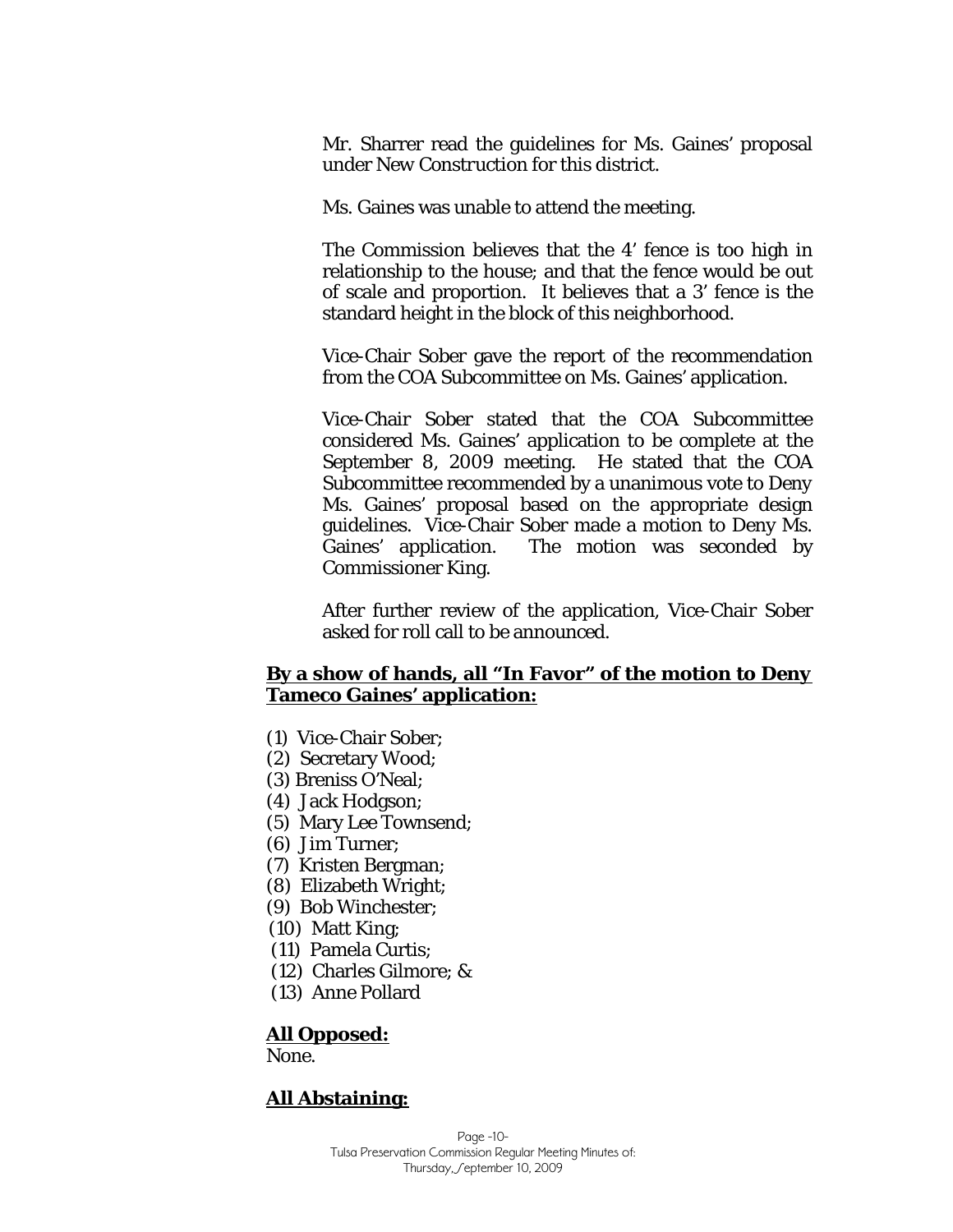None.

#### **All not present during this vote:**

None.

The motion was *Denied Unanimously* by members present and voting.

*The Tulsa Preservation Commission Denied Tameco Gaines' proposal based on guidelines under Building Site, Paragraph #6 for New Construction into the Brady Heights Historic District.* 

#### **2. 625 N. Cheyenne Avenue** (Brady Heights)

Applicant: Richard Hewitt

Request:

- **I.** Restore original panel detailing in gable end of west elevation based on shadow lines; &
- **II.** II. Replace missing gable end bracket on west elevation to match existing.

COA Subcommittee Complete Application Date: 09-08-2009 *APPROVED (both Parts) with No Conditions* 

Mr. Sharrer presented Parts I & II of Richard Hewitt's Certificate of Appropriateness application to the Commission for a final review. Mr. Sharrer stated that Mr. Hewitt plans to restore the original panel detailing in the gable end of the west elevation based on the shadow lines (Part I); & replace the missing gable end bracket on the west elevation to match the existing (Part II).

Photographs and drawings were available for review and a slide presentation was shown of the structure in the Brady Heights Historic District.

Mr. Sharrer read the guidelines for both parts of Mr. Hewitt's proposal under *Restore* for this district.

Vice-Chair Sober gave the report of the recommendation from the COA Subcommittee on both parts of Mr. Hewitt's application.

Vice-Chair Sober stated that the COA Subcommittee considered both parts of Mr. Hewitt's application to be complete at the September 8, 2009 meeting. He stated that the COA Subcommittee recommended by a majority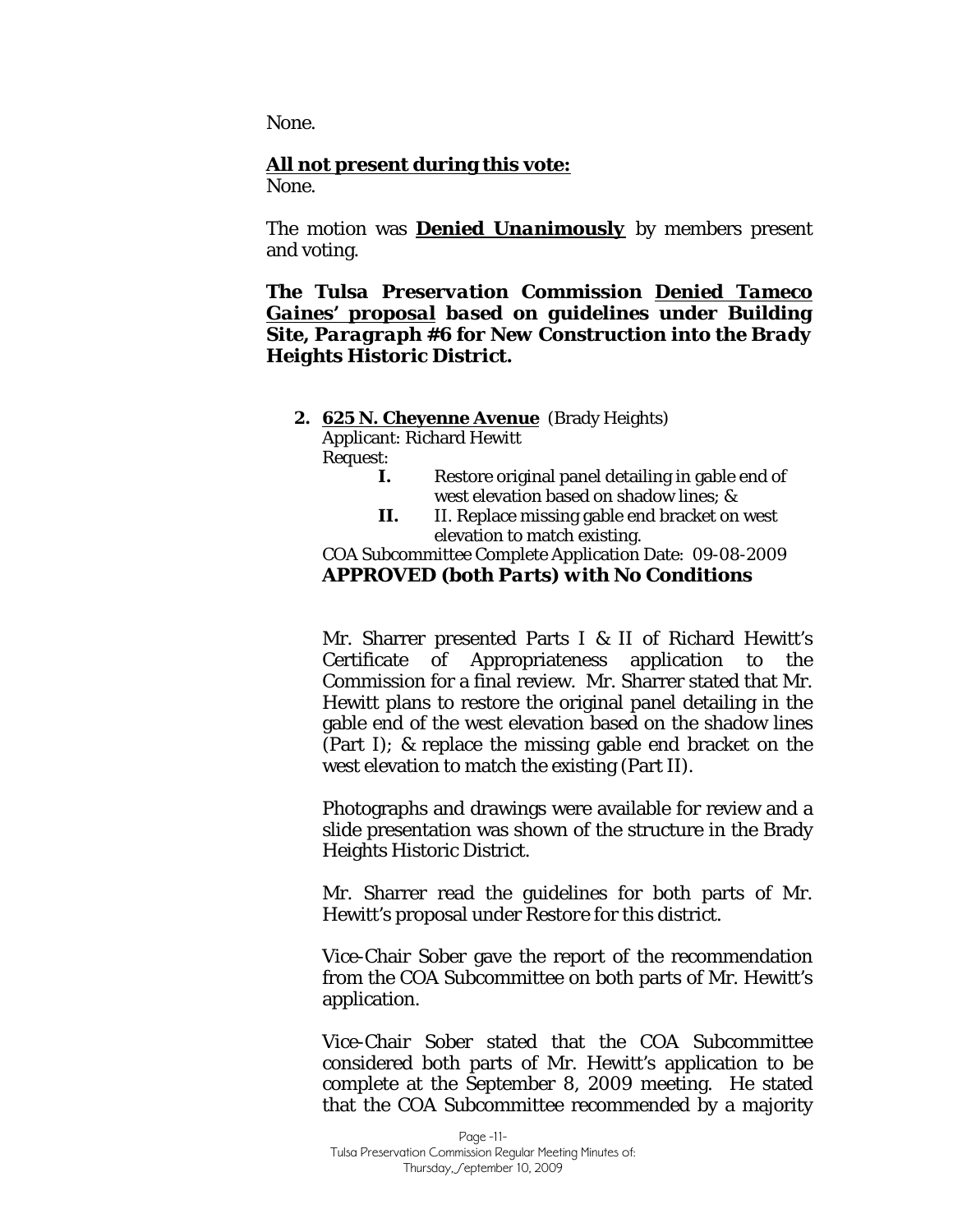vote to *Approve both parts of Mr.Hewett's* proposal based on the appropriate design guidelines. Vice-Chair Sober made a motion to approve both parts of Mr. Hewitt's application with no conditions.

The motion was seconded by Commissioner O'Neal for *Approval of Both Parts* of this application.

After further review of the application, Vice-Chair Sober asked for roll call to be announced.

### **By a show of hands, all "In Favor" of the motion to**  *Approve Both Parts* **of Richard Hewitt's application with no conditions:**

- (1) Vice-Chair Sober;
- (2) Secretary Wood;
- (3) Breniss O'Neal;
- (4) Jack Hodgson;
- (5) Mary Lee Townsend;
- (6) Jim Turner;
- (7) Kristen Bergman;
- (8) Bob Winchester;
- (9) Matt King; &
- (10) Pamela Curtis;
- (11) Charles Gilmore; &
- (12) Anne Pollard

### **All Opposed:**

None.

### **All Abstaining:**

None.

#### **All not present during this vote:**

(13) Elizabeth Wright;

The motion was *Approved Unanimously* by members present and voting.

*The Tulsa Preservation Commission Approved Both Parts of Richard Hewitt's proposal based on guidelines under Building Wall Materials, Paragraph #1 for Restoring Existing Structures for the Brady Heights Historic District.*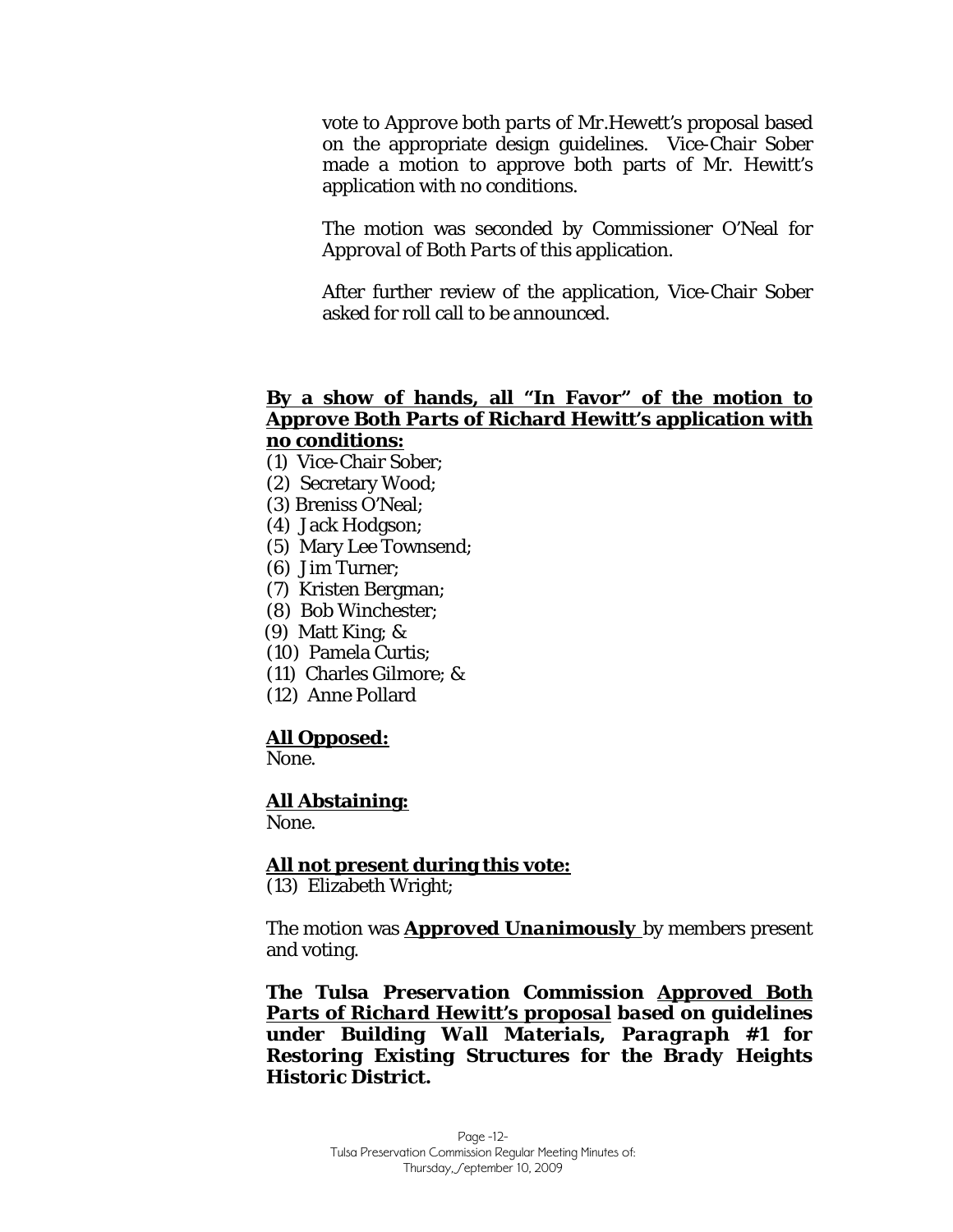## **A. Rules & Regulations Committee**

Rules & Regulations Committee Chairman Charles Gilmore reported that six pages of the Rules & Regulations Procedure had been distributed to the commissioners. He asked the Commission to please review the modifications of the Rules & Regulations that the committee has made; and that it will be placed on the agenda next month for voting. Chairman Gilmore stated that the committee will continue its work on the policy manual next week on Thursday, September 17th at 3:00 p.m.

## **B. Outreach Committee**

Outreach Committee Chairperson Kristen Bergman reported that the Preservation Open House will be this Saturday, September 12, 2009 from 2:00 – 4:00 p.m., at St. Jerome's Church located at 205 West King Street. She encouraged everyone to come.

## **6. Chair Report**

Vice-Chairman Sober did not have any information to report.

## **7. Staff Report**

A. Letter of support from the Tulsa Preservation Commission for the I-244 Project Bundle (TIGER Grant)

Ms. DeCort asked the Commission to please consider officially supporting the TIGER Grant Application that Oklahoma Department of Transportation (ODOT) has prepared for construction of the multimodal bridge across the Arkansas River at I-244 here in Tulsa. The letter was verbally read to the Commission for review and for approval.

Commissioner Winchester made a motion to approve and support the I-244 Project Bundle (TIGER Grant Application). The motion was seconded by Commission King.

Vice-Chair Sober asked for roll call to be announced.

## **By a show of hands, all "In Favor" of the motion to**  *Support the I-244 Project Bundle (TIGER Grant Application)***:**

(1) Vice-Chair Sober;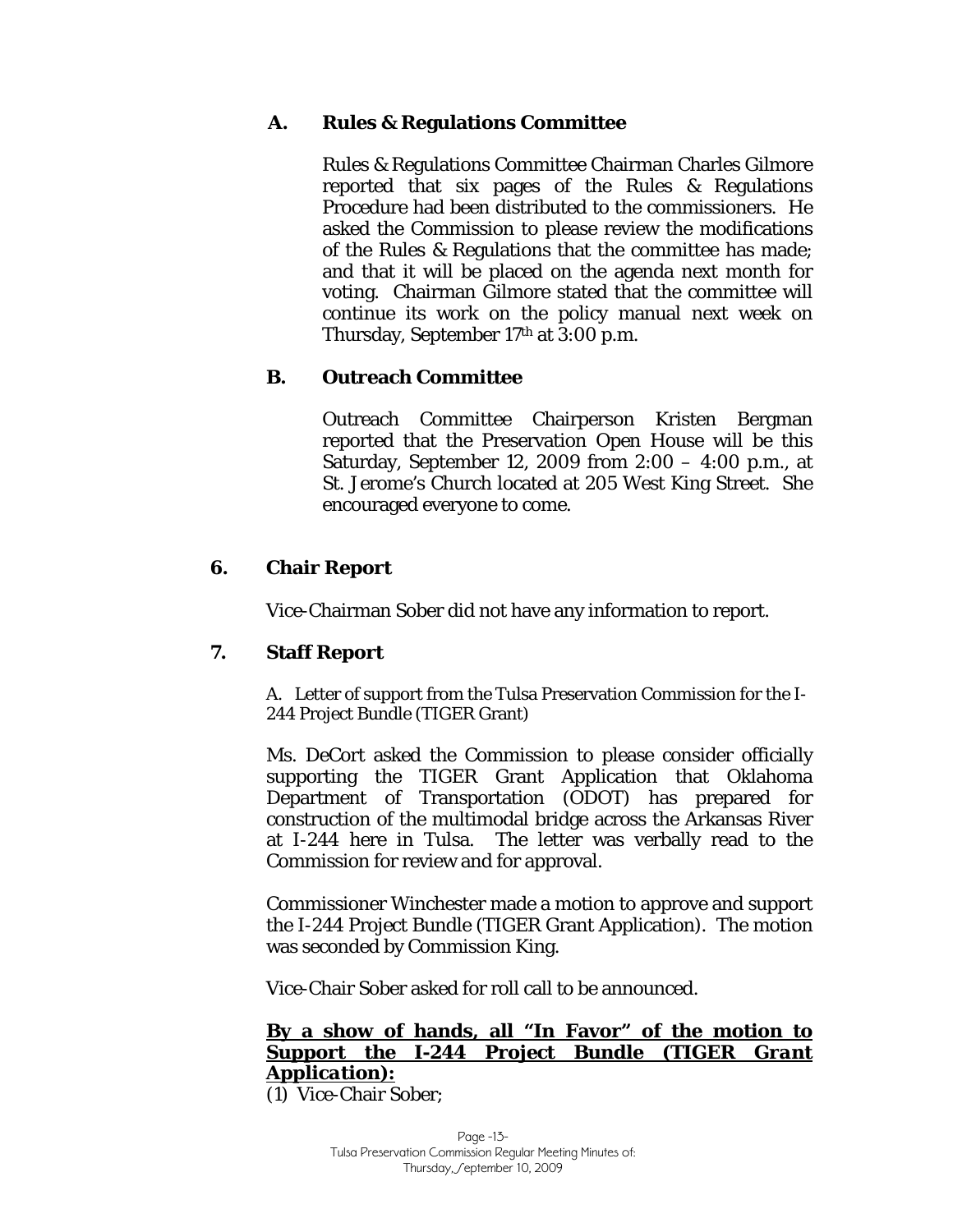- (2) Secretary Wood;
- (3) Breniss O'Neal;
- (4) Jack Hodgson;
- (5) Mary Lee Townsend;
- (6) Jim Turner;
- (7) Kristen Bergman;
- (8) Bob Winchester;
- (9) Matt King; &
- (10) Pamela Curtis;
- (11) Charles Gilmore;
- (12) Anne Pollard; &
- (13) Elizabeth Wright;

### **All Opposed:**

None.

## **All Abstaining:**

None.

## **All not present during this vote:**

None.

The motion was *Approved Unanimously* by members present and voting.

# **6. Absence Report**

No report.

### **7. New Business**

*Under the Open Meeting Act, this agenda item is authorized only for matters not known about or which could not have been reasonably foreseen prior to the time of posting the agenda or any revised agenda.* 

Mr. Sharrer stated that an article Announced in the September 6, 2009 edition of the Tulsa World about the Atlas Historic Building written by one of their editors was not true. Mr. Sharrer stated that he would like to send the editor a letter from the Commission about correcting the article. He continued stating that the editor's article "Atlas Alive" reported that listing a building in the National Register of Historic Places "brings a hefty number of restrictions on renovations" and that is not true. Mr. Sharrer asked the Commission for its support to send the Tulsa World editor a letter to correct the article.

The Commission unanimously approved support of a letter to be written having Vice-Chairman Sober's signature and sent to the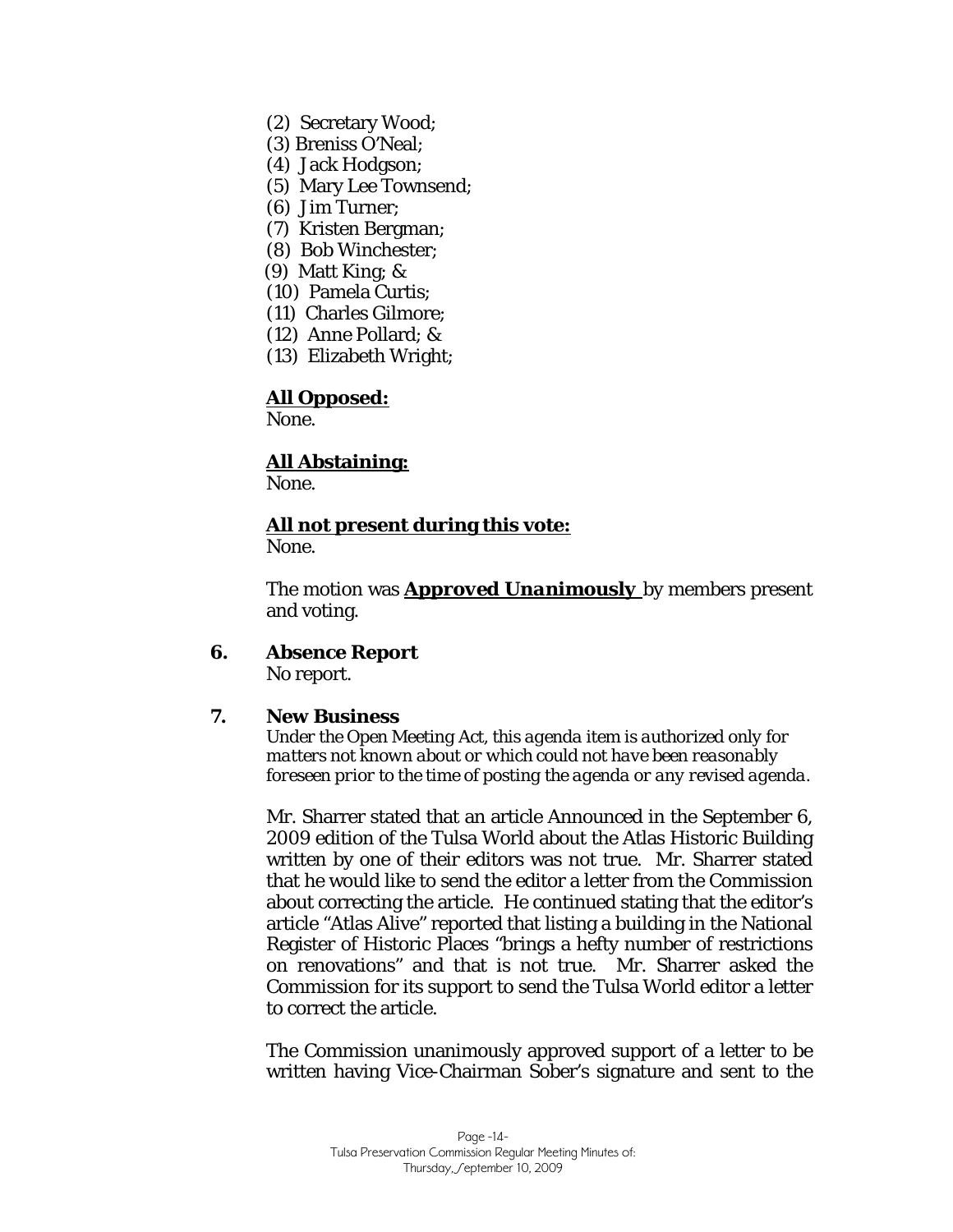Tulsa World editor about corrections that should be made to the editor's article regarding the Atlas Historic Building.

Commissioner Turner stated that he didn't want the Commission to let up on their standard of requirements. He believes that the boards are taking too much time reviewing certain proposals due to lack of information. He added that he believes that the committee and the commission aren't getting enough information on the Certificates of Appropriateness Applications/Proposals for the committee and commission to make a final determination.

Staff introduced Jennifer Morrison to the Commission. Ms. DeCort stated that Ms. Morrison is an intern assisting the Tulsa Preservation Commission on historic preservation projects. The Commission welcomed Ms. Morrison.

### **8. Other Business**

*This agenda item is reserved for public comment or presentations to the TPC.* 

A. Will Rogers High School window replacement proposal – Bob LaBass *Vote Needed* 

> Executive Director of Bond Projects at Tulsa Public Schools, Bob LaBass introduced himself to the Commission. Mr. LaBass stated that he would like the Commission to please support his proposal for window replacements of the Will Rogers High School. He stated that the window replacements will consist of having one (1) operable window in each class room; and the rest of the windows will be fixed. He stated that the new windows will be metal and will have the muntin and glazing pattern to match the original windows.

> Commissioner Turner made a motion to support Mr. LaBass' proposal for window replacements of the Will Rogers High School Building. Commissioner O'Neal seconded the motion.

Vice-Chair Sober asked for roll call to be announced.

## *By a show of hands, all "In Favor" of the motion to Approve and Support Bob LaBass' proposal for*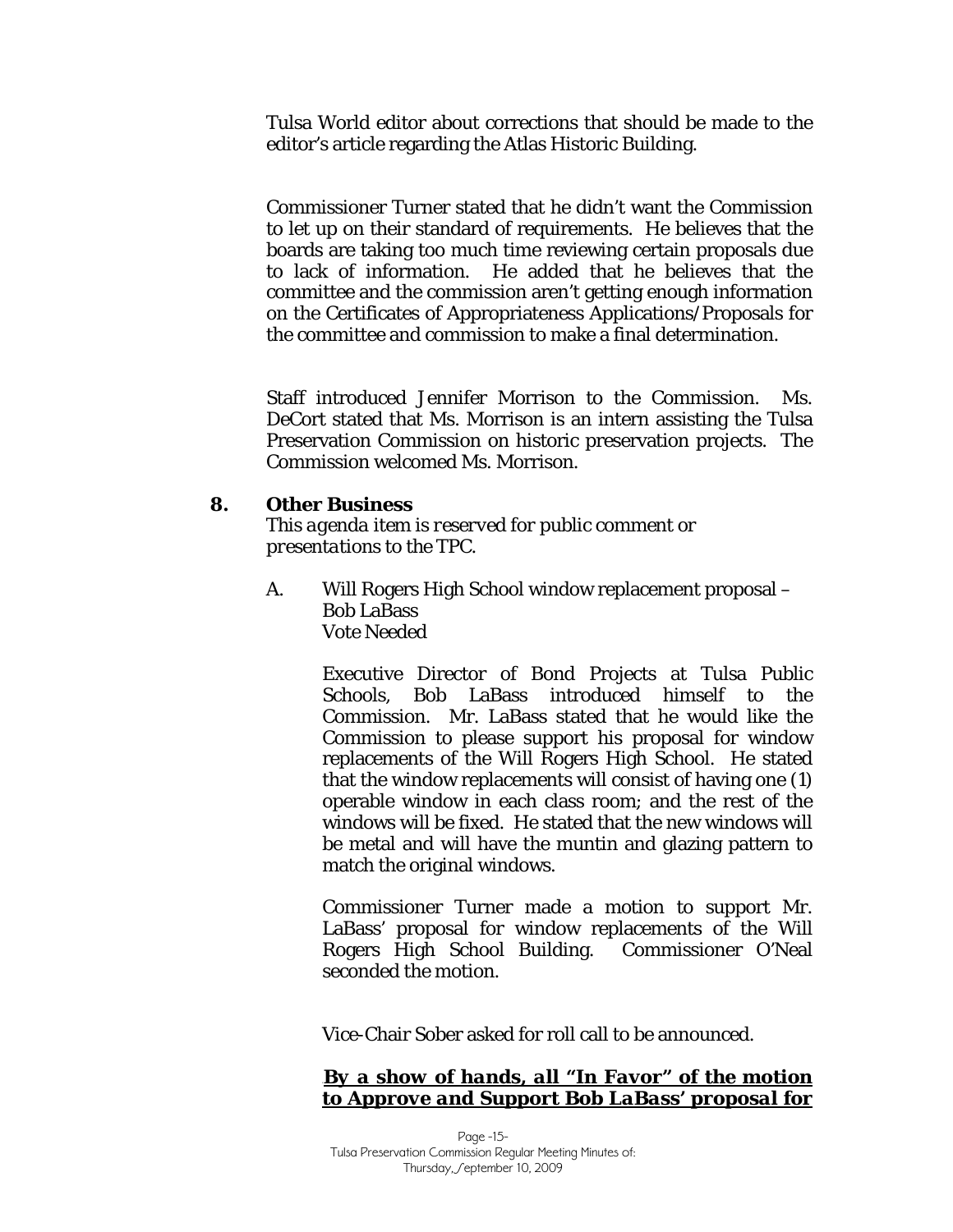## *window replacements of the Will Rogers High School Building:*

- (1) Vice-Chair Sober;
- (2) Secretary Wood;
- (3) Breniss O'Neal;
- (4) Jack Hodgson;
- (5) Mary Lee Townsend;
- (6) Jim Turner;
- (7) Kristen Bergman;
- (8) Bob Winchester;
- (9) Matt King; &
- (10) Pamela Curtis;
- (11) Charles Gilmore;
- (12) Anne Pollard; &
- (13) Elizabeth Wright;

## **All Opposed:**

None.

## **All Abstaining:**

None.

# **All not present during this vote:**

None.

B. Preservation Easement for 7007 S. Delaware Place – Martin Newman

> Prior Tulsa Preservation Commissioner Martin Newman asked the Commission to please review the preservation easement of the Ward Home at 7007 S. Delaware Place. He stated that the architectural façade easement property is made between him and the City of Tulsa. Mr. Newman would like to preserve this house on the 1.7 acres of land as if it was in an historic preservation (hp) zoned area.

> Mr. Newman was proud to announce that the Ward Home constitutes a historic property within the context of Tulsa's history and is soon to be eligible for the National Register of Historic Places maintained by the United States Department of the Interior. Mr. Newman asked the Commission to please review the Architectural Façade Easement at 71st Street and Delaware Place and make a final determination on it next month for support of the easement.